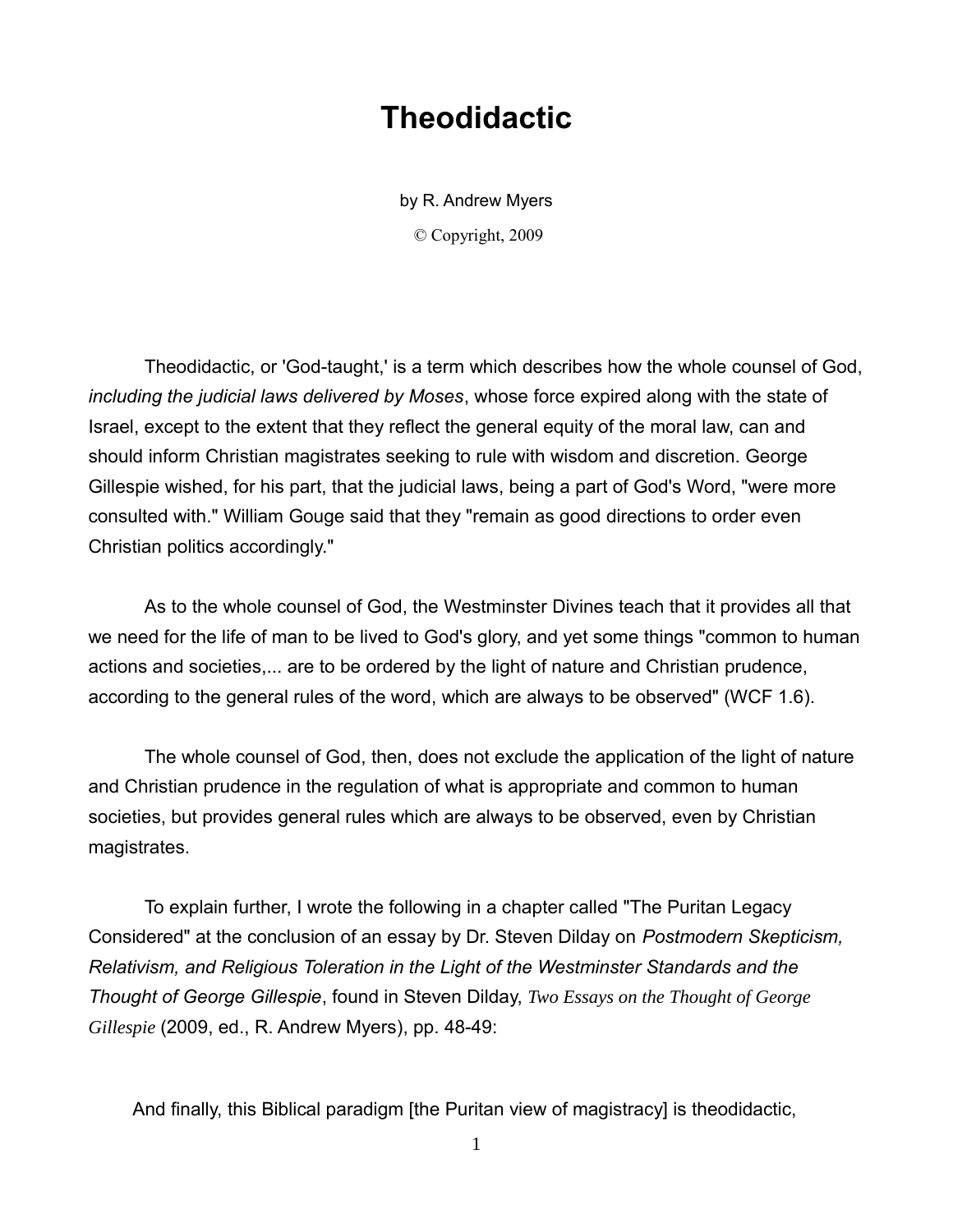(4) allowing for the employment of magisterial wisdom and discretion grounded in the whole counsel of God, rather than being confined to a blanket application of Mosaic law. As Gillespie noted:

I know some divines hold that the judicial law of Moses, so far as concerneth the punishments of sins against the moral law, idolatry, blasphemy, Sabbath-breaking, adultery, theft, etc., ought to be a rule to the Christian magistrate; and, for my part, I wish more respect were had to it, and that it were more consulted with. (5)

The judicial laws of Moses are indeed of great use to Christian magistrates today, (1) being part of the whole of Scripture, all of which is "profitable for doctrine, for reproof, for correction, for instruction in righteousness" (2 Tim. 3:16); and, although they are no longer *nomos*/law, having "expired with the state of Israel" (WCF 19:4), they are still *didache*, that is, part of the teaching of the Word of God.

(4) The contribution of Rev. Matthew Winzer to the understanding of this term is gratefully acknowledged.

(5) Ibid [*Aaron's Rod Blossoming*], 2.

(1) Judicial laws, grounded in moral equity, "remain as good directions to order even Christian politics accordingly." William Gouge, *Commentary on Hebrews* (London, 1655; Birmingham, AL: Solid Ground Christian Books, 2006, reprint of 1980 Kregel Publications ed. and 1866 Nichols ed.) vol. 1, 505.

That right discernment of judicial laws, as to what of general equity binds Christian magistrates today and what of that which was peculiar and temporary with respect to a nation whose polity has ceased does not, requires intimate acquaintance with the whole of counsel of God, goes without saying. Like Joshua, the Christian magistrate ought to "meditate...day and night" upon the whole of God's Word, including "the book of the law" that he might rule with wisdom and good success (Jos. 1.8).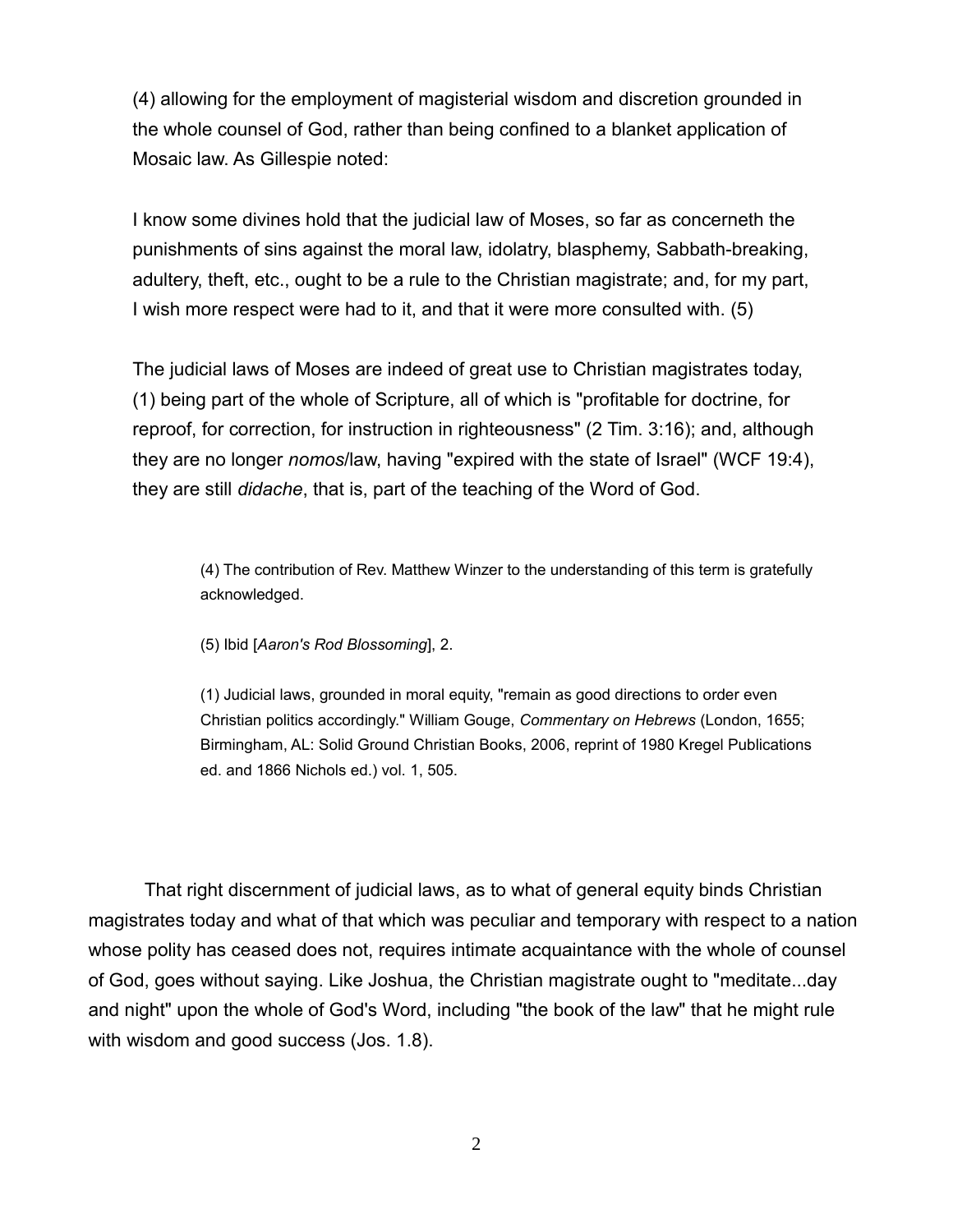That discernment is reflected in the *Reply* of Thomas Cartwright to the *Answer to the Admontion to Parliament*, as quoted by Archbishop John Whitgift in his *Works*, Vol. 1, p. 270:

And, as for the judicial law, forasmuch as there are some of them made in regard of the region where they were given, and of a people to whom they were given, the prince and magistrate, keeping the substance and equity of them (as it were the marrow), may change the circumstances of them, as the times and places and manners of the people shall require. But to say that any magistrate can save the life of blasphemers, contempuous and stubborn idolaters, murderers, adulterers, incestuous persons, and such like, which God by his judicial law hath commanded to be put to death, I do utterly deny, and am ready to prove, if that pertained to this question. And therefore, although the judicial laws are permitted to the discretion of the prince and magistrate, yet not so generally as you seem to affirm, and, as I have oftentimes said, that not only it must not be done against the word, but according to the word, and by it.

And in Cartwright's *Second Reply* he adds:

It is not that the magistrate is simply bound unto the judicial laws of Moses, that that he is bound to the equity, which I also called the substance and marrow of them.

Francis Turretin provides guidelines for the exercise of this discernment likewise,*Institutes of Elenctic Theology*, Vol. 2, pp. 165-167:

*Twenty-Sixth Question*

*Whether the judicial law was abrogated under the New Testament. We make distinctions.*